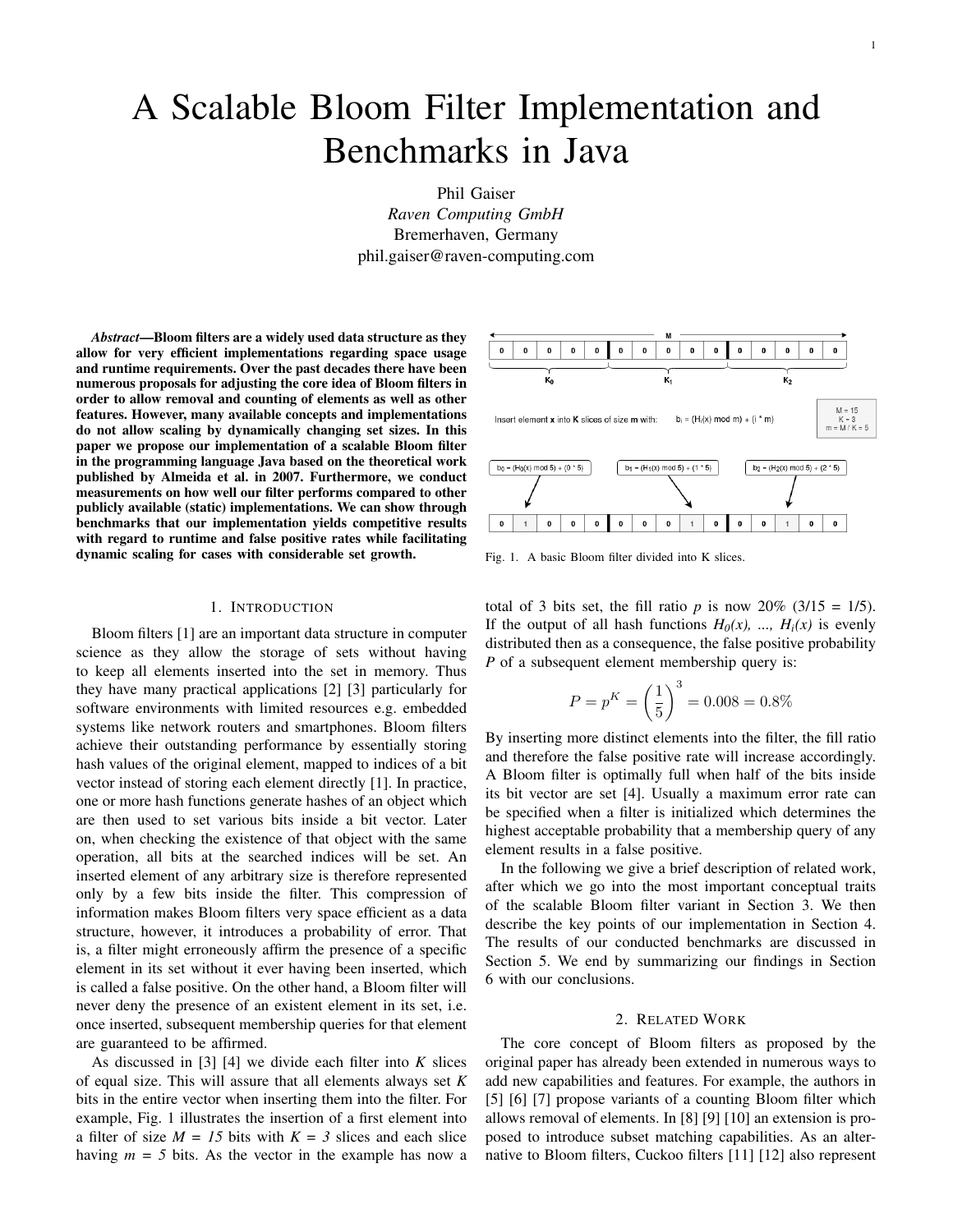an approximate set data structure while being conceptually based on Cuckoo hash tables. Additionally, implementations of scalable Bloom filters exist for other languages [\[13\]](#page-5-13) [\[14\]](#page-5-14).

#### 3. SCALABLE BLOOM FILTERS

<span id="page-1-0"></span>Although the original concept of a Bloom filter has been widely adopted, extensions and implementations usually require that the initial capacity is specified when the filter is constructed in memory. Normally this is taken as a constant which means that the filter capacity cannot dynamically change at runtime. While in some situations this does not mark a relevant restriction, in other use cases where the expected amount of elements is not or cannot be known in advance, this is clearly problematic. Even though it is theoretically possible to add more elements to a static filter than the maximum amount specified, it is not practical to do so because the false positive rate increases rapidly as the fill ratio starts to exceed the stochastically optimum. To avoid this problem, the authors in [\[4\]](#page-5-3) propose a mechanism by which a new empty Bloom filter is added whenever the fill ratio of the currently used filter exceeds 50%. The new enlarged filter is then used for any subsequent element insertions (read/write access) while all previously utilised filters are only used for membership queries (read access). Each new filter is larger and has more slices than its predecessor and is called a stage of the underlying Bloom filter data structure. The number of slices at any given stage is:

$$
K_i = \left\lceil K_0 + i \log_2 \left( \frac{1}{r} \right) \right\rceil
$$

where  $r$  is the tightening ratio of the Bloom filter. As shown in [\[4\]](#page-5-3), choosing *r* to be around 0.8 - 0.9 gives an optimal ratio. In order to make the Bloom filter as a whole appropriately adaptable to different growth situations, a slice growth factor *s* is introduced. This is useful when the set size is expected to increase significantly with respect to the initial capacity. In practice the authors suggest to have  $s = 2$  for small expected set growth and  $s = 4$  for larger set growth. The size of a vector slice in each growth stage is defined by:

$$
m_i = m_0 s^{l-1}
$$

where *l* is the number of stages at any given instance. Because *s* is a factor of  $m_i$ , setting  $s = 4$  will result in a higher slice growth than *s = 2*.

#### 4. OUR IMPLEMENTATION

<span id="page-1-1"></span>Our implementation was designed to be primarily efficient. As every Bloom filter depends heavily on a low-level data structure called a bit vector (also known as bit array or bit set), we provide our own implementation of such. While it is not specifically developed for the use inside a Bloom filter but rather a more general purpose implementation, its performance metrics have shown to be competitive enough with other implementations provided by the SDK.

# *A. Growth*

Since a scalable Bloom filter must properly resize itself when certain predefined conditions are met, all core methods (inserting and membership query) require more instructions than a static counterpart. When the filter's fill ratio reaches the maximum acceptable value, a new bit vector must be constructed and initialized which requires the allocation of a new object in memory. Additional copy operations may be needed in order to fit the new filter into the internal array structure. The scalable implementation was developed to only execute the minimal amount of additional instructions needed to perform all necessary steps when resizing. Likewise, additional instructions are also needed when performing a membership query because all created bit vectors must be searched for a particular generated hash value. Although in practice an optimization can be applied for membership queries where the first unset bit (zero bit) encountered in a specific sub-vector causes the rest of that vector to be skipped as the element in question cannot be in that vector. Similarly, the first sub-vector which responds positively to a hash membership request will cause the query as a whole to be affirmed immediately.

# *B. Hash Algorithm*

One of the crucial parts of any Bloom filter is the underlying hash algorithm used. Although cryptographic hash functions are generally developed to have a more evenly distributed (i.e. more random) output than non-cryptographic hash functions, they are also computationally more expensive [\[8\]](#page-5-8). But since one key focus of our implementation has been performance and for the general case it is not possible to know the type of data to be used in a filter at compile time, the faster non-cryptographic hash algorithm *Murmur3* (128 bits) was chosen. It is said to have a good enough bit distribution while being performant from a computational perspective [\[15\]](#page-5-15). Interestingly, all implementations for the benchmark discussed in Section [5](#page-2-0) use the same or a variation of that algorithm for hashing by default.

# *C. Allocation Free Code*

The original code implementing the *Murmur3* hash algorithm in Java was taken from Google's open source *Guava* library. However, we found that it had some disadvantages for the purpose of our implementation. On the one hand it internally uses *ByteBuffer* objects to store the function input value and to control the endianness of the raw byte values when computing the hash. This is important for an implementation of a general purpose hash algorithm so that the same input on different platforms yields the exact same hash value. But since cross-language support is not a requirement, the endianness of bytes can be ignored. Additionally, the instantiation of a *ByteBuffer* object can be avoided altogether by directly working with index pointers on the primitive array input value. Furthermore, by only returning the first 64 bits from the 128 bit long hash value, an additional allocation of an array can be avoided as well. Therefore our adjusted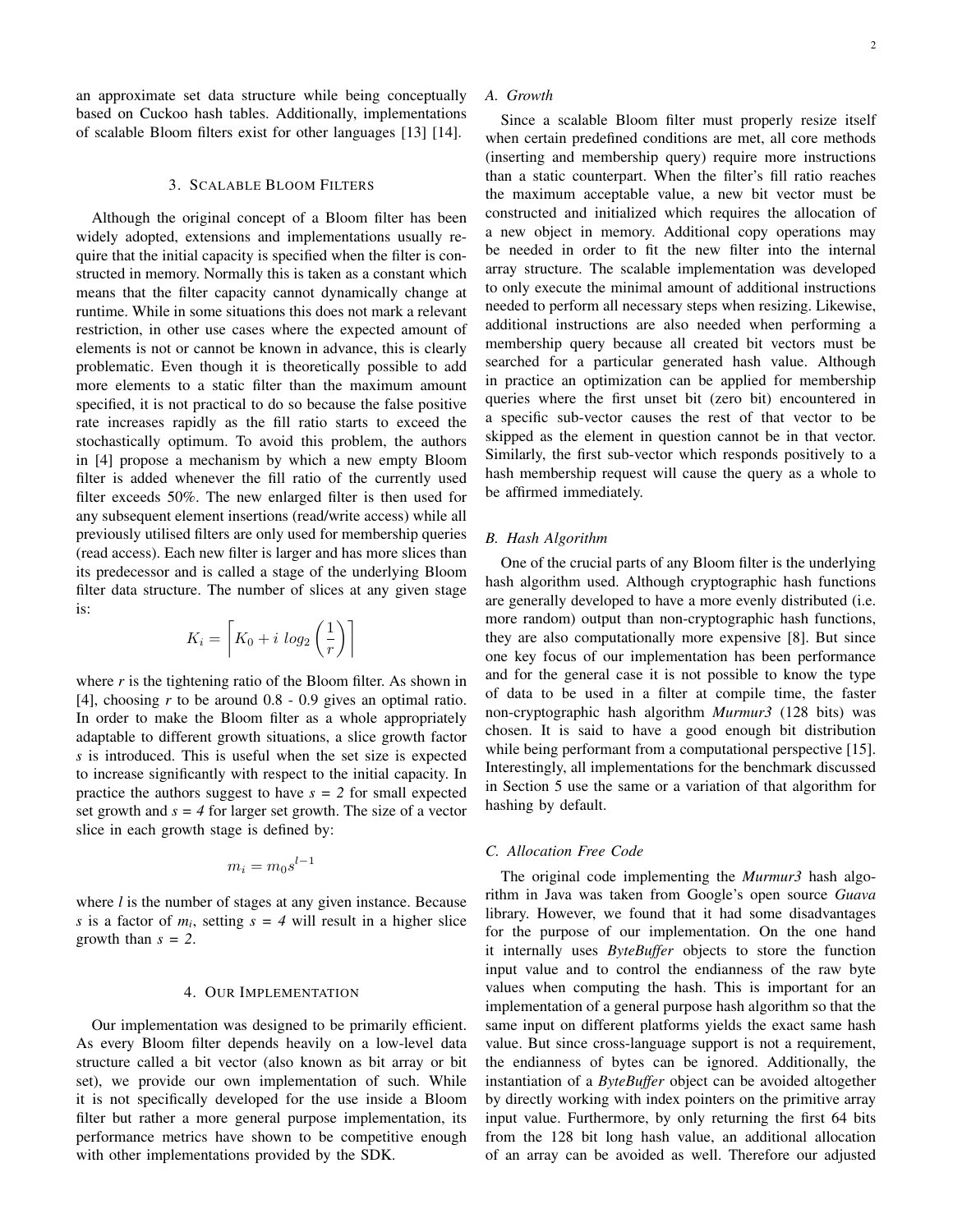implementation of the *Murmur3* hash algorithm returns a single primitive long value and does not make any allocations on heap memory. Thus both methods of our Bloom filter regarding element insertion and membership query do not allocate any objects on heap. The only exception to this is when inserting an element requires a resizing operation of the filter. Since our Bloom filter grows exponentially, this case is negligible with regard to performance because the vast majority of insertions do not entail a resizing operation.

# *D. Vector Access*

Lastly, we apply a known technique for reducing the number of required hash functions [\[16\]](#page-5-16). Ideally, every slice in each vector would have its own independent hash function. However, that would require an insertion and membership query to compute *K* separate hash values which in practice would be too expensive. As described above, our adjusted *Murmur3* hash function returns a single 64 bit long value. Since indexed array access in Java is bounded by a signed 32-bit integer, we split the hash value into two integers. Then, as we loop through the slices of a vector, we take only the first hash value as an array index and update it in each iteration by adding the second hash value to it. No special logic is required at this point since there is no arithmetic overflow for primitives in Java. Therefore separating each filter into smaller slices takes only three more arithmetic additions in practice.

# 5. EVALUATION

<span id="page-2-0"></span>In order to evaluate the proposed implementation we developed a program to create benchmarks for both our as well as other openly available implementations. To clarify the underlying methodology we first elaborate on the criteria used to decide what external implementations to include in our tests.

# *A. Criteria*

As Bloom filters provide practical advantages for software applications, we were in need of a deployable implementation. Regardless of whether it allows for dynamic set growth, in order for a software library to be deployable in production systems, it must exhibit a certain degree of quality. The following requirements must be met for an external implementation to be included in our benchmark tests:

- Filter type The project must implement either a static or scalable probabilistic set data structure. The exposed API must allow the specification of both an initial capacity as well as a maximum allowed false positive rate the underlying set adheres to.
- Licensing It must be open source and available on GitHub. All code must be published under a permissive license which allows commercial usage.
- Documentation The code and API must be documented properly. As a minimum requirement, critical API methods must have proper javadocs attached to them which clarify their usage.
- Quality A minimum standard regarding code quality must be present. This criterion is not precisely quantified

since the corresponding project is not reviewed in detail. However, obvious deficiencies in code quality like obfuscated code, pointless variable declarations etc., or code which is still in alpha development may cause the project not to be accepted as a test subject.

- Availability Library artifacts must be accessible via the Maven Central Repository.
- Compatibility Library artifacts must be compatible to Java 8 (minimum).

Even though today there is a large variety of platforms which provide access to open source libraries and projects, the only point of reference for external implementations included in our benchmarks was GitHub. Projects published on other platforms were not considered.

### *B. Test Subjects*

The following test subjects were finally included into the benchmarks:

- Baqend Various implementations of static Bloom filters provided by Baqend [\[17\]](#page-5-17).
- Google Their implementation of a static Bloom filter as provided by the open source Guava library [\[18\]](#page-5-18).
- Gunlogson An implementation of a Cuckoo filter by Mark Gunlogson [\[19\]](#page-5-19).
- Sangupta An implementation of a static Bloom filter by Sandeep Gupta [\[20\]](#page-5-20).

As shown above, the final set of test subjects contains three static Bloom filter implementations and one Cuckoo filter. Because Cuckoo filters are generally used for the same purposes as Bloom filters, i.e. space efficient approximate membership queries of elements, and we found the mentioned implementation which meets our specified requirements, we decided to include it in our benchmarks in order to have a more complete view over all publicly available solutions, even though Cuckoo filters are conceptually different than Bloom filter.

## *C. Benchmark Setup*

For creating benchmarks of our implementation we ran our program on a server equipped with an *Intel i7-9700K* CPU and 64 GB of RAM. When executed, the program will run all configured test laps sequentially on a single core. In each test lap a concrete filter implementation is instantiated with the specified lap parameters (initial capacity and maximum allowed error rate). Then a data set of the given size is initialized with either pattern or randomized elements. Additionally a second data set is created which holds elements that are known to not be in the first set. Therefore when performing membership queries the actual false positive rate of the underlying filter can be precisely computed. All elements of the first set are then sequentially added into the concrete filter. The runtime is measured with millisecond precision. After all insertions have completed, the runtime for membership queries is computed. Afterwards, the actual false positive rate is measured by performing membership queries for definite negative samples on the filter and counting the number of positive responses.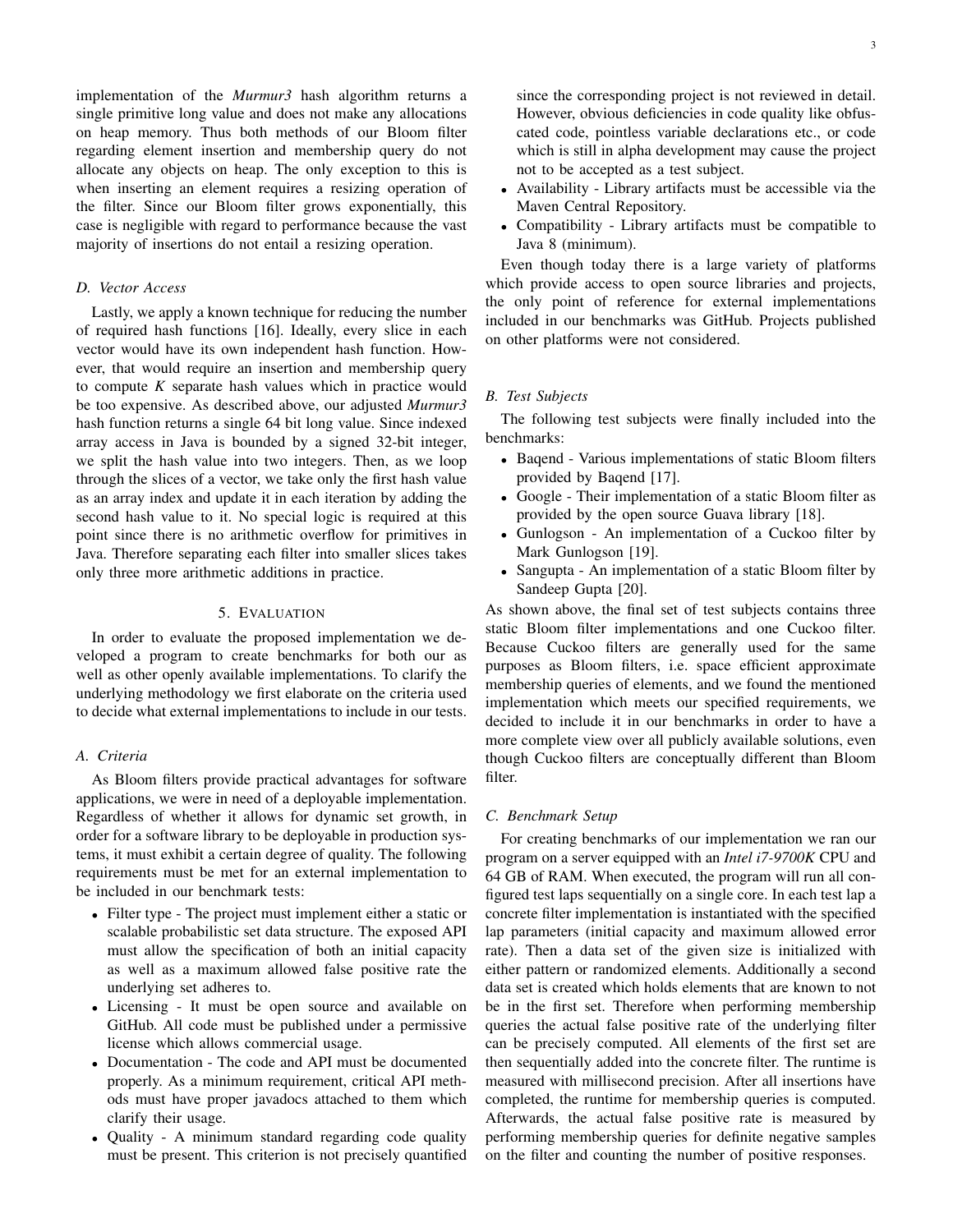

<span id="page-3-0"></span>Fig. 2. Average runtime of element insertions for various set sizes and a maximum allowed error probability of 1%.



<span id="page-3-1"></span>Fig. 3. Average runtime of membership queries for various set sizes and a maximum allowed error probability of 0.1%.

#### <span id="page-3-3"></span>*D. Filter Comparison*

This section describes how well our implementation performs with regard to key aspects compared to the other implementations. One important trait of any data structure is runtime behaviour. Since Bloom filters are intended to be used with large sets, it is important to understand how each implementation performs when used with such. In our tests, the set size is increased exponentially in every iteration, starting with 1,000 up to 16,384,000 elements. Fig. [2](#page-3-0) shows for each implementation the average runtime for element insertions as a function of set size. As one can see, our filter consequently outperforms all other implementations before being slightly overtaken by *Sangupta* in the last iteration. The absolute differences are, as one might expect, rather negligible for smaller set sizes but increase steadily with larger sets.

The other important runtime behaviour to inspect is that of the membership query method. Fig. [3](#page-3-1) shows for each implementation the average runtime for membership queries as a function of set size. The first thing that can be noticed is that in absolute terms, performing membership queries requires less time than inserting elements. This can be explained by the fact that when testing for the presence of an element in a filter, the query can return early on if the first bit tested in a filter is zero. Conversely, an element insertion always has to perform a set operation on all corresponding bits to ensure a correct vector state. Similarly to insertion operations, Fig. [3](#page-3-1) shows that our filter mostly outperforms other implementations with the exception of *Sangupta* which takes the lead from around 4m elements and above.

In addition to runtime measurements we conducted tests for determining the actual false positive rate with a set of definite negative samples. That is, we constructed a set with 200,000 elements which are guaranteed to not be in the tested set, then performed membership queries for those elements and counted the number of positive responses (false positives). Fig. [4](#page-4-0) shows exemplarily the calculated false positive rate for filters of all implementations as a function of set size. As one can see, our filter is the only one which stays below the requested maximum false positive rate of 1% at all times (cf. Section [5-E\)](#page-3-2). The other implementations mostly reside around the allowed error rate while surpassing it occasionally, with the Cuckoo filter (*Gunlogson*) having an exceptionally

high error rate. Evaluations of other tests have shown that the Cuckoo filter implementation does not adhere to the requested error rate in many cases. With regard to our Bloom filter implementation it should be noted though, that its superior performance when it comes to the actual error rate (as shown in Fig. [4\)](#page-4-0) is also due to its scalable capabilities. This should be kept in mind when comparing to other filters as static implementations cannot scale. During a specific test run all filters were given the exact same initialization parameters which means that each filter was constructed to have the same initial capacity. However, our implementation causes the filter to grow when the initial bit vector is filled by more than 50%, which usually occurred for the last inserted elements. Thus when conducting subsequent error measurements our filter has generally more space to perform membership queries against, even though the additional bit vector is poorly used with a fill ratio of usually under 1%. Because of scalability, our filter has therefore a slight advantage compared to the other implementations. When strictly disabling scalable growth, the measured error rate is somewhat closer to that of the other implementations.

## <span id="page-3-2"></span>*E. Key Properties*

This section describes our findings with regard to key properties of our implementation. As the effective runtime behaviour of a data structure depends not only on the input data but also on the initialization parameters, we evaluated the conducted tests to see how the runtime changes with certain data types and parameters. The type of data in this context is defined by being either *random* or *pattern*. As the name suggests, random data is generated randomly during the tests while the other type introduces a certain pattern into the data. This distinction is important because practical deployments of Bloom filters may also work with non-random data, i.e. data which exposes a certain pattern, like file paths in a file system. Since our implementation uses a non-cryptographic hash function internally, a reoccurring pattern in the input data may cause a deteriorated hash quality which in turn might cause a worsened bit distribution in each vector. Combined with other independently changing variables this might result in a great variation of runtime measurements.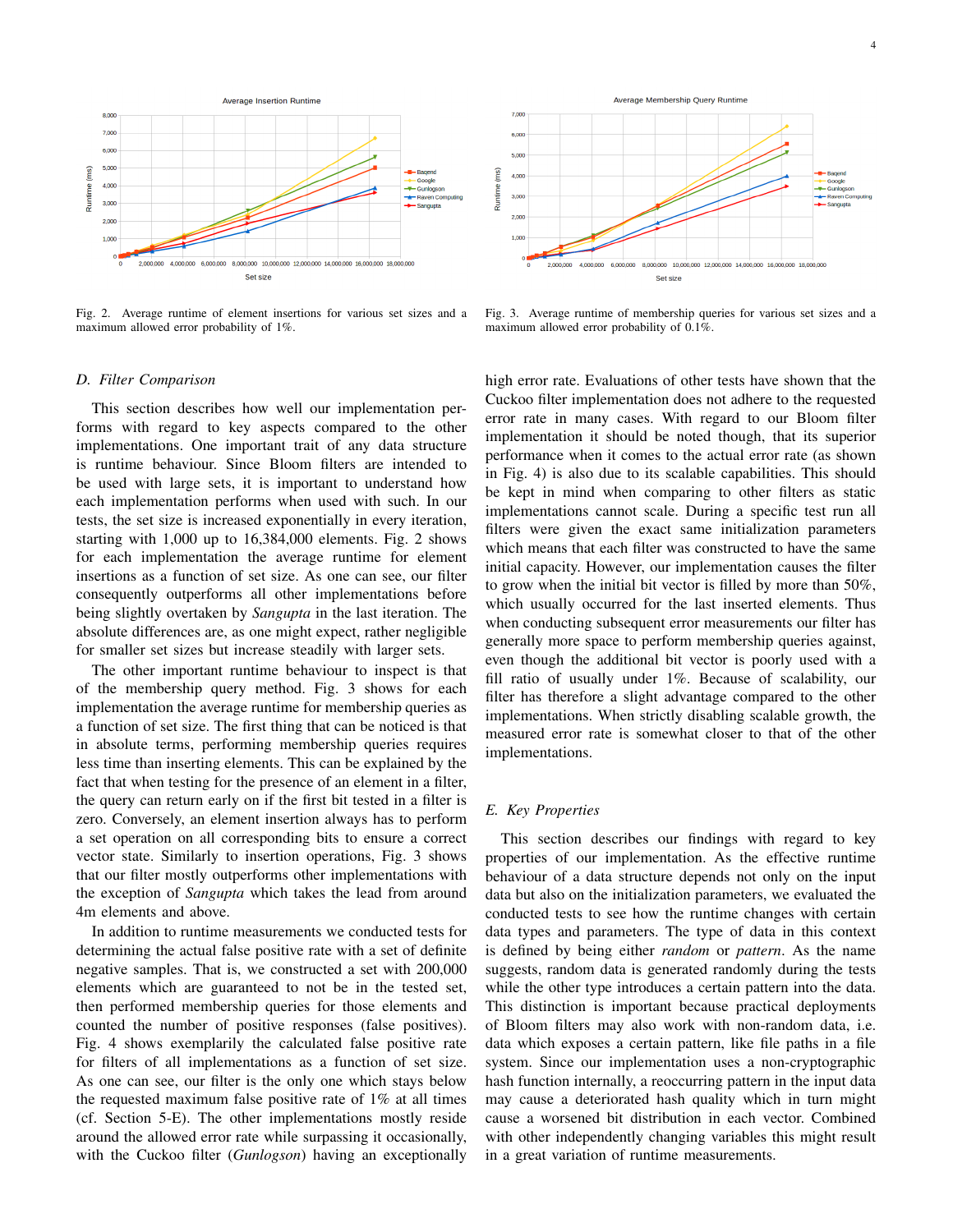

<span id="page-4-0"></span>Fig. 4. False positive rate for 200,000 randomly generated negative elements and a maximum allowed error probability of 1%.

Fig. [5](#page-4-1) shows the measured runtime for our filter when working with a set of over 16m elements. It can be seen that in fact there is a difference in effective runtime. First, it can be noted that the data type alone makes only a small difference in runtime. This is also a sign that the underlying hash function used (*Murmur3*) has a random enough hash value output. The observation that randomly generated data has a slower runtime may be due to the fact that randomly generated data is marginally longer than the pattern counterpart and therefore it also takes slightly more time to compute the hash value. Secondly, the measured runtime is also dependent on the specified maximum false positive rate. As the maximum allowed error rate gets tightened, the runtime for both element insertions and membership queries also increases.

Another interesting property is the behaviour of the actual false positive rate. As we have seen in Section [5-D](#page-3-3) it stays for the most part significantly below the requested maximum rate. But in order to compare the actual rates for different maxima specified, it is better to show actual rates in relation to the corresponding maximum rate, i.e. in percentage terms. Fig. [6](#page-5-21) shows that normalized error rate for different data types and specified maximum error rates as a function of set size. It can be seen that for the vast majority of cases, our filter stays below or at the specified maximum error rate with the exception of some outliers. The first observation that can be made is that the maximum specified false positive rate of 0.1% gives the comparably worst results even though it is between the other specified rates of 1% and 0.01% as shown. On the other hand, most actual rates of all configurations adhere to the requested maximum error rate. Notable though, are the few before mentioned outliers which score an exceptionally hight error rate with one measured point having more than double the maximum allowed error. It should also be noted that those exceptional cases were exclusively observed for test runs with pattern structured data. This might indicate a minor deficiency in the output of randomness in our used hash function, as was expected. However, since those exceptional error rates are not occurring in a significant way overall, they are deemed to be irrelevant for practical use cases. It can be said that altogether the actual false positive rate is expected to adhere to the maximum allowed rate in practical applications with insignificant exceptions.



<span id="page-4-1"></span>Fig. 5. Average runtime for different maximum allowed false positive rates, element types and filter methods for a set with 16,384,000 elements.

Moreover, testing the scalability of our filter and the effect it has on performance should be elaborated on. As we have shown in the preceding sections, giving all filters the same initial capacity causes our scalable implementation to outperform static filters in most cases (cf. Fig. [2,](#page-3-0) [3](#page-3-1) and [4\)](#page-4-0). Because a scalable filter variant requires more internal operations in order to achieve the scaling capability, it is expected to be slower than its static counterparts when given a fractional initial capacity. We examined this proposition by setting up test laps in which we initialize our filter with a minuscule capacity and then let it aggressively scale up to the highest available set size. Fig. [7](#page-5-22) exemplarily shows the insertion runtime for all tested filters where our scalable implementation was given an initial capacity of only 1k elements whereas the static filters had been initialized with the full capacity of the underlying set. Our filter therefore had to scale from 1k to over 16m elements. It is evident that at some point the overhead introduced by scaling outweighs all optimizations as discussed in Section [4.](#page-1-1) However, Fig. [7](#page-5-22) shows that for scaling the filter up to approx. 8m elements, there is no significant deterioration in runtime for element insertions. Indeed, other tests have also indicated that scaling up to moderate set sizes has no measurable effect on runtime behaviour. After a certain point, however, filter performance starts to suffer in a linear manner. For example, when our filter initialized for scaling is supposed to achieve the same performance as when initialized in a static way, an initial capacity of approx. 500k is needed. In other words, giving our filter an initial capacity of about half a million and then scaling up to over 16m elements will result in similar runtime behaviour as when given the full capacity right away. Increasing the set size even further would likely introduce a slight performance penalty.

Lastly, aggressive scaling also has some implications for the actual false positive rate. While under practical conditions scaling does not seem to cause unacceptably excessive error rates, it does, however, somewhat increase the amount of outliers. Generally, the actual error rate approaches the maximum allowed rate when scaling by several orders of magnitude in relation to the initial capacity. For practically plausible deployment scenarios we found that the actual error rate is on average as good or better than the static counterparts.